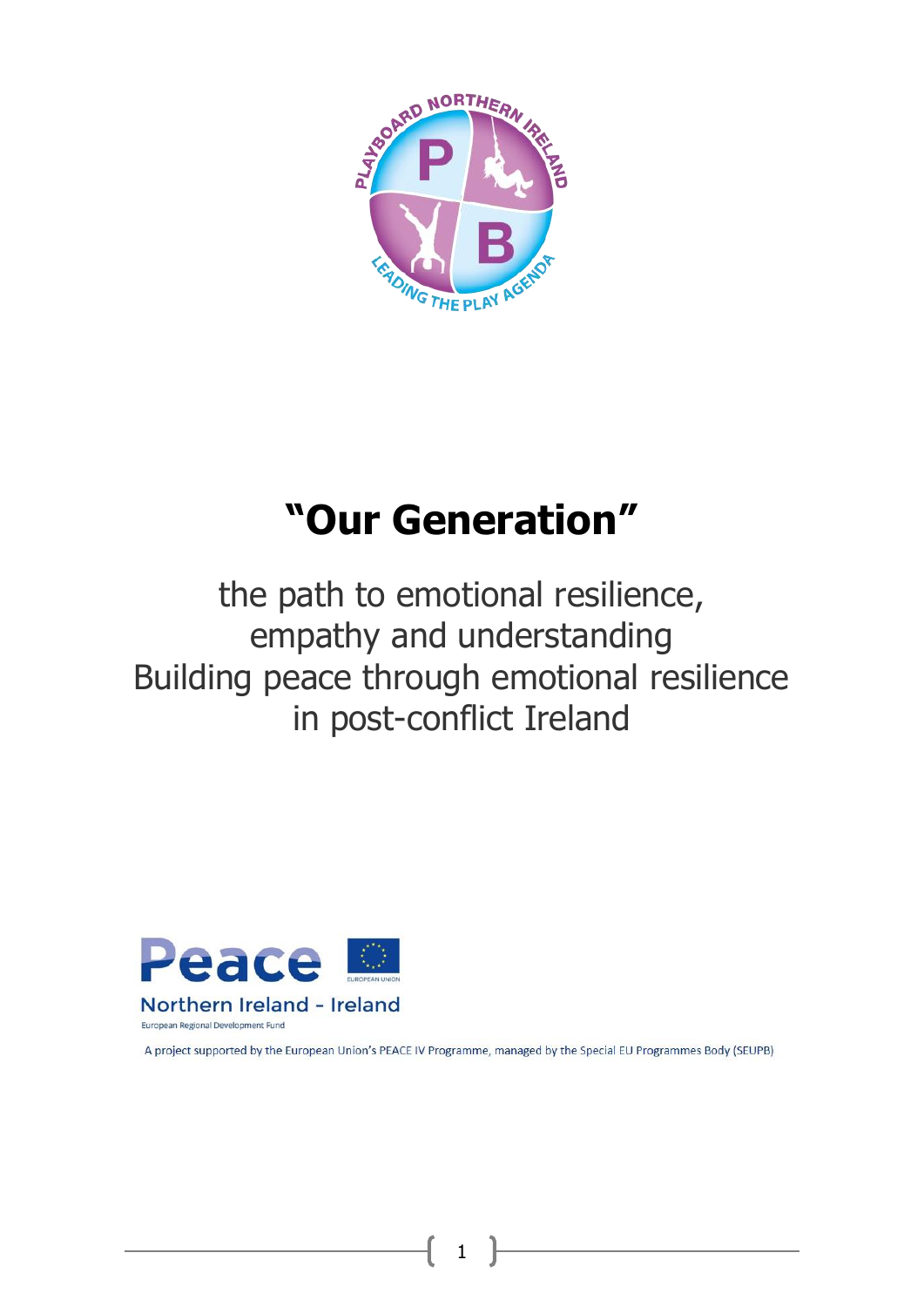**'Our Generation'** – the path to emotional resilience, empathy and understanding. Building peace through emotional resilience in postconflict Ireland.

A partnership of seven cross-border organisations are to share  $\epsilon$ 6.1M (£5.1M) of EU PEACE IV funding to support communities to tackle post-conflict resilience and peace building throughout Northern Ireland and the Border Region of Ireland.

The partnership, led by Action Mental Health, has been awarded funding through the European Union's PEACE IV Programme, managed by the Special EU Programmes Body (SEUPB), to build positive relations and emotional resilience in communities impacted by four decades of the Troubles/Conflict across the island of Ireland.

Match-funding for the project has been provided by The Executive Office in Northern Ireland and the Department of Rural and Community Development in Ireland.

"Our Generation" is a cross-border partnership project which will be delivered through seven regional organisations, namely Action Mental Health, Donegal Youth Service, Co-Operation Ireland, Youth Action NI, Youthwork Ireland, PlayBoard NI and Ulster University.

It will reach 35,000 children, young people and adults who support them during the life of the project. Programmes provided will include accessible, age appropriate prevention, early intervention and recovery activities delivered on a cross-border and cross-community basis to support the mental and emotional wellbeing of children and young people within local communities.

Children and young people will engage in programme design and delivery, including provision of peer support, developing skills and confidence to improve well-being within their communities and act as agents of change, building peace for future generations.

David Babington, CEO of AMH and spokesperson for the project, said:

"The legacy of the conflict has left an impact on many communities in Northern Ireland and Ireland, which is still evident across generations of adults and young people. This innovative new project provides an unprecedented opportunity for communities, North and South of the Border, to come together to halt the intergenerational impact of the trauma and build emotional resilience and peace for generations to come".

 $\overline{2}$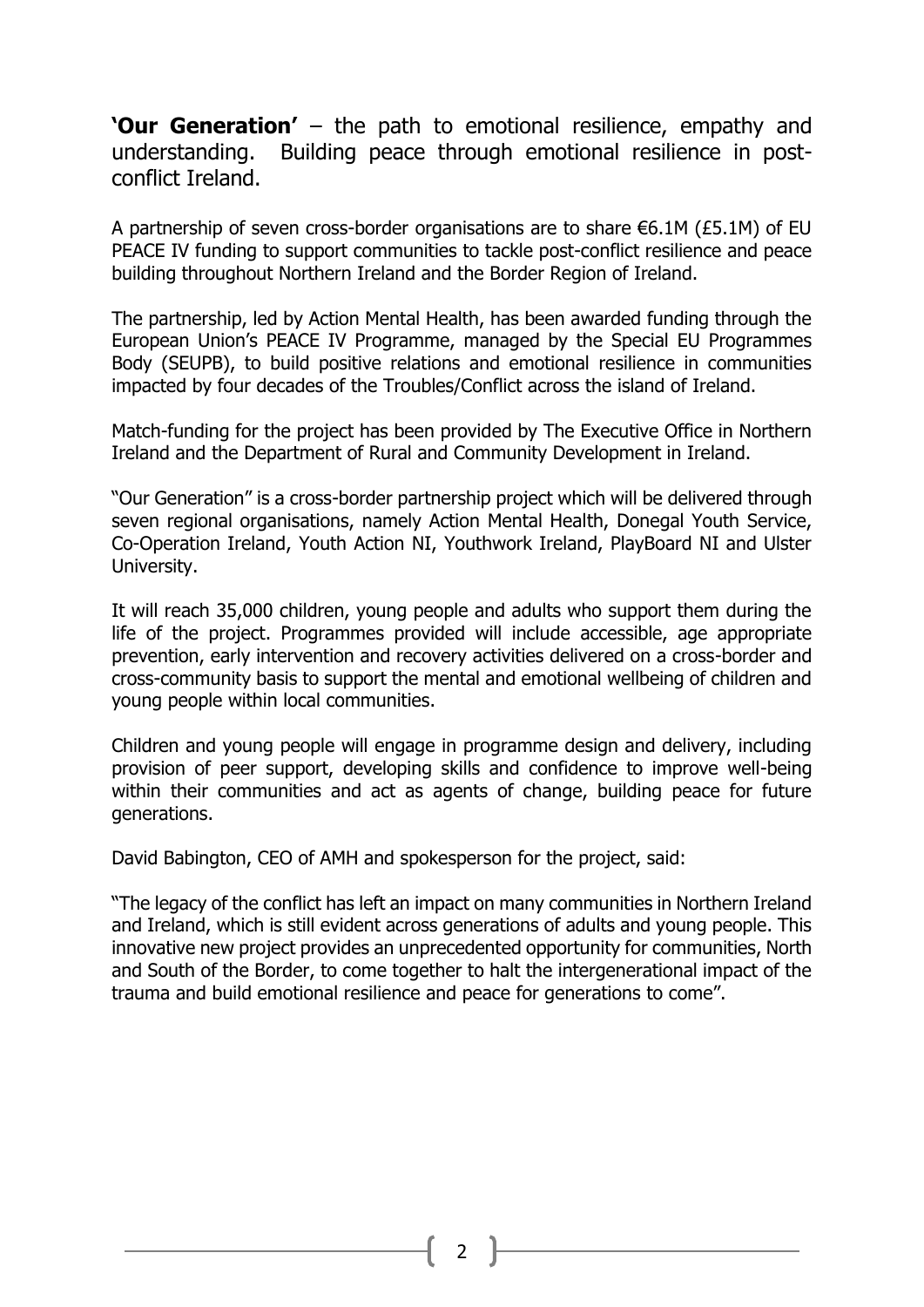#### **PlayBoard's programme is focused on the critical role of play as a means of supporting both the development of childhood resilience and as a mechanism for positively addressing differences at individual, familial and cross-community level**.

In terms of resilience, research has highlighted the importance of play in offering children access to opportunities to build characteristics closely associated with high levels of resilience. These include the ability to adapt to distinct or changing circumstances/set-backs etc. and recover from same; the ability to learn and grow from mistakes, challenges and difficult situations enhancing both mental and physical capacity to cope with stress and adversity; the capacity to develop positive selfconcept and high self-esteem.

From a cross-community perspective, despite perceived differences, the one uniting factor for all children and young people throughout childhood is play. Children and young people's lives are full of play opportunities and it is through these play opportunities that children learn about others, explore difference and better understand the world around them. Through play they are able to develop the skills required for competence in cognitive, creative and social spheres. Critically, in play all children are equal, and it is through the act of play that children and young people's learning in cooperation and conflict resolution begins.

The programme has been based on PlayBoard's 'Space's to Be – Mapping Identity and Belonging" toolkit. The toolkit was developed by PlayBoard through its Peace III Diversity in Play initiative and builds on PlayBoard's many years of playwork and peace building experience and practice working with children, young people and communities across Northern Ireland. Through a range of practical and playful exercises the toolkit focuses on the creation of innovative 'shared spaces' and building reconciliation through play.

Working with School Age Childcare (SAC) groups within the five urban village areas and delivering 3 cross-border seminars the programme will deliver a range of play focused activities encompassing children, young people, parents/carers and key contacts (including staff within SAC settings) including:

- UV Areas (North, West and East Belfast): The establishment of 2 crosscommunity 'Spaces to Be' programmes per identified Urban Village area with 12 SAC groups participating in total. Each programme will involve 1 SAC group from a predominantly PUL and 1 from predominantly CNR background (4 groups in total per Urban Village equating to a total of 12 SAC groups – 6 PUL and 6 CNR - participating over the 3 years of the programme).
- UV Areas (South Belfast and Derry/Londonderry): The establishment of 1 crosscommunity 'Spaces to Be' programmes per identified Urban Village area with 4 SAC groups participating in total (reduced from other UV areas due to lower number of SAC providers who could potentially participate with South Belfast and Derry/Londonderry UV areas). Each programme will involve 1 SAC group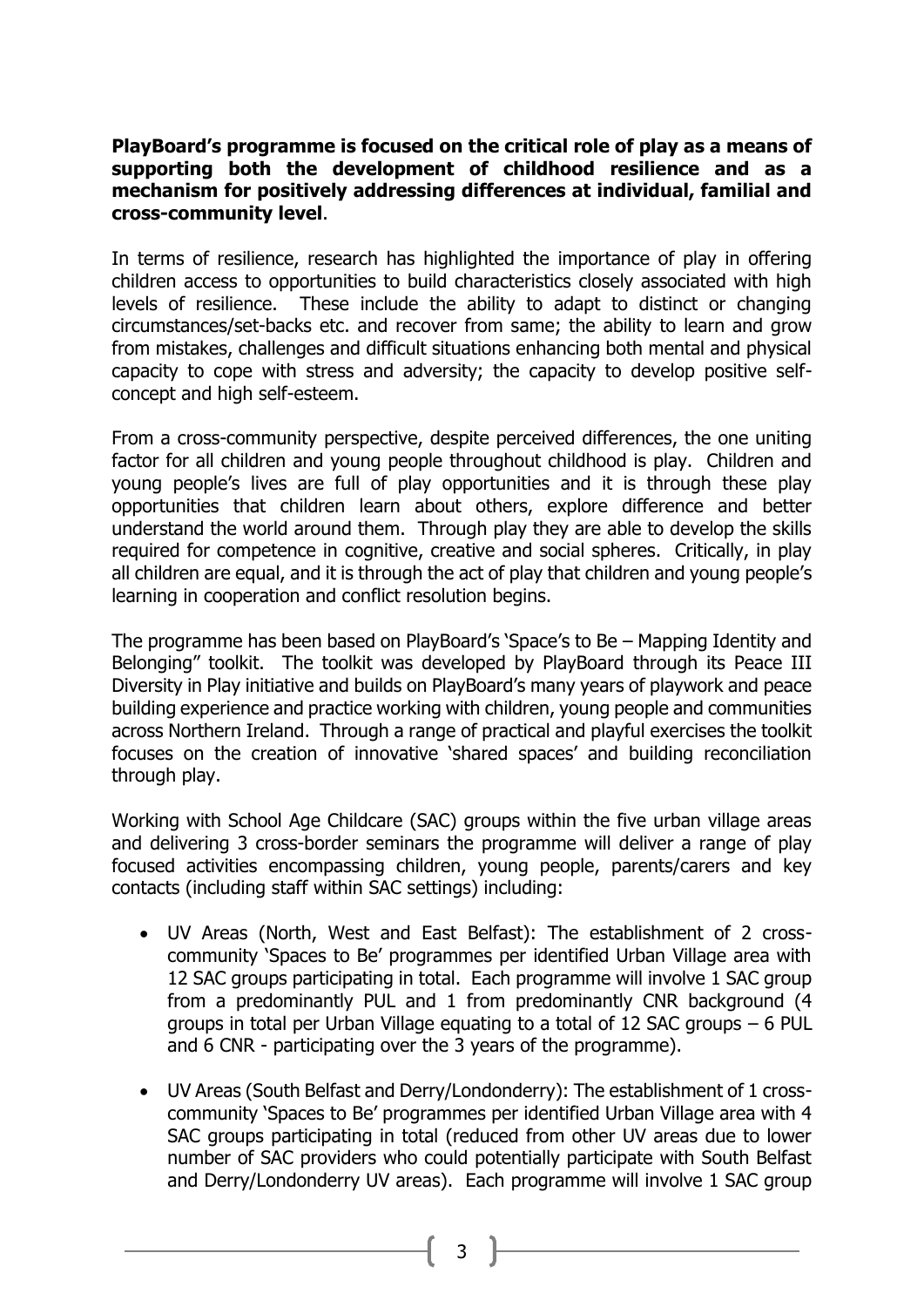from a predominantly PUL and 1 from predominantly CNR background (4 groups in total per Urban Village equating to a total of 4 SAC groups – 2 PUL and 2 CNR - participating within the programme).

SAC groups will be partnered on a cross-community basis and will together explore the role of play in supporting resilience and enhancing community relations. Key elements of delivery will include delivery of focused cross-community play sessions exploring similarity and difference in line with the 'Spaces to Be' toolkit; training for staff within each participating SAC group, parent's sessions focused on the importance of play as a means of supporting children to develop resilience etc.

key aspects of the programme will include:

- 1. Delivery of training for staff within participating SAC groups on the 'Spaces to Be' resource, supporting the exploration of difference and promotion of crosscommunity understanding, alongside play based approaches to developing resilience in childhood
- 2. The running of joint, cross-community play sessions between partner SAC's within each Urban Village based on the approaches outlined in the 'Spaces to Be' toolkit helping to address childhood perceptions of difference in a positive manner through play based activities and helping to establish cross-community social connections and friendships
- 3. Joint parent/carer sessions will be delivered aimed at supporting parents attached to participating SAC's to gain a greater understanding of the importance of play from the perspective of developing resilience and exploring wider aspects of diversity and cross-community connection.

Sessions will include the provision of practical play skills and activities which have been shown to support the development of childhood reliance from age 3 and upwards

4. Border Counties: The delivery of 3 seminars aimed at staff/volunteers associated with cross-border SAC delivery groups (including the National Childhood Network based in Republic of Ireland). Seminars will to explore plays role in building resilience, exploring difference and introducing the 'Spaces to be' toolkit.

# **Programme Delivery & Targets**

A suite of programmes will be developed which meet the needs of key contacts of children and young people. Underpinning all aspects of delivery will be PlayBoard's existing 'Spaces to Be' programme and toolkit.

The 'Spaces to Be' programme toolkit was developed through PlayBoard's PEACE 3 initiative 'Diversity in Play' and has been shown through subsequent delivery to be an

4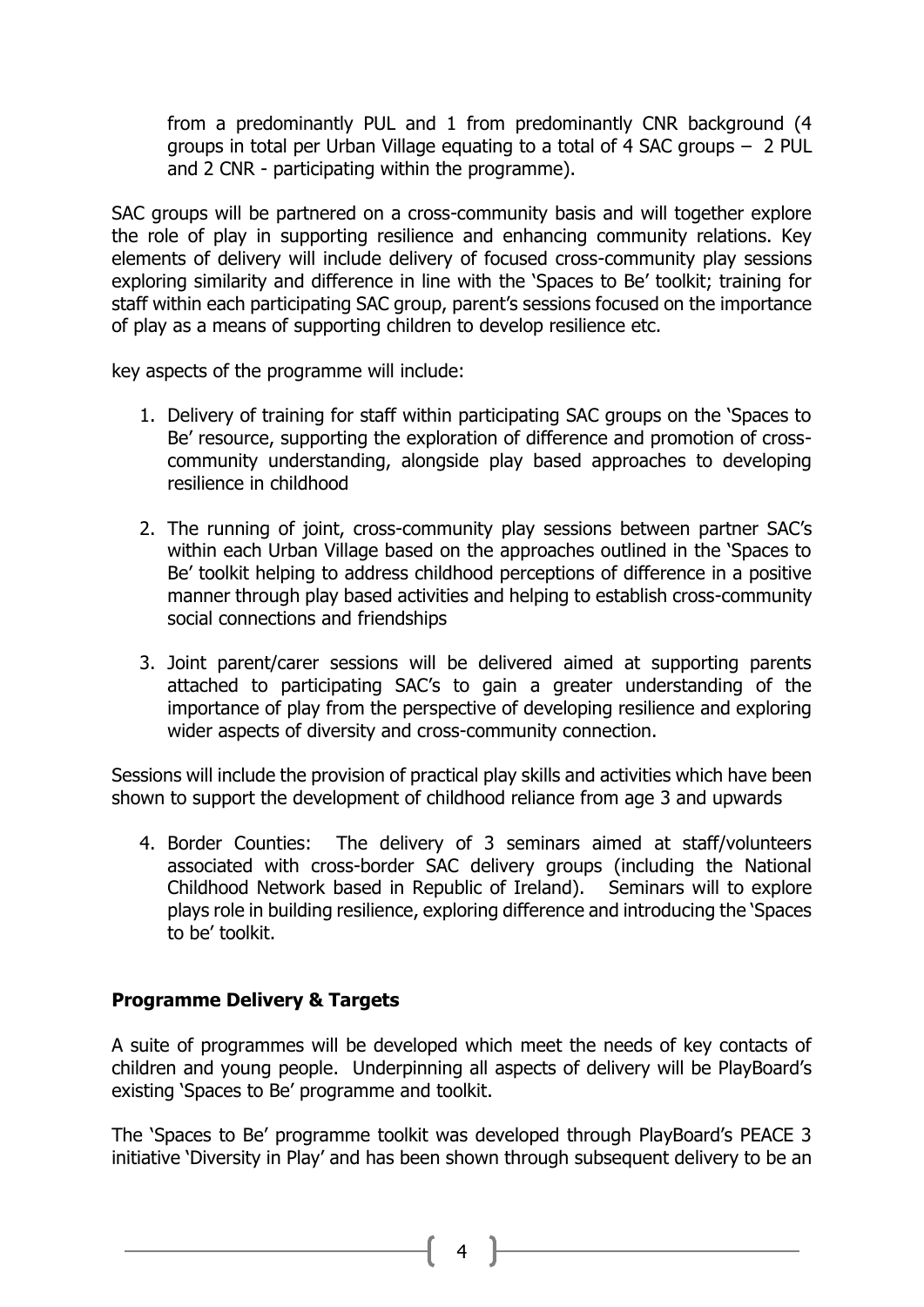effective way of developing and enhancing cross-community relations through play; whilst supporting the development of resilience in children and young people

## **1. key contacts will be equipped with the skills and ability to support the emotional resilience of children and young people in their communities**

- Total 64 staff across 16 participating School Age Childcare settings undertake 'Spaces to be' training, enhancing knowledge and understanding of play's role and impact in building resilience and developing cross-community understanding
- Total of 160 parents/carers participating in training aimed at enhancing understanding, skills and knowledge regarding plays role in developing childhood resilience and supporting social connection across community boundaries.
- Total of 288 children and young people (18 per SAC group) actively engaged in 'Spaces to Be' programme building resilience through play based activities and coming together through play on a cross-community basis. In line with the 'Spaces to Be' approach, children will take part in a series of intensive, play based cross-community sessions maximising level of cross-community contact and promoting peace building
- 135 staff/volunteers attending cross-border seminars gaining knowledge, skills and enhanced capacity to support the development of resilience through play based approaches

The programme element is premised on PlayBoard's 'Space's to Be – Mapping Identity and Belonging" toolkit. The toolkit was developed by PlayBoard through its Peace III Diversity in Play initiative and builds on PlayBoard's many years of playwork and peace building experience and practice working with children, young people and communities across Northern Ireland.

'Space's to Be' is a practice based resource developed with and for children and young people to support them to explore issues of identity and belonging through a play based methodology. Through practical and playful exercises children and young people are encouraged to explore their understanding of difference and similarity. The 'Spaces to be' toolkit further helps to promote the creation of innovative shared space and peace building and reconciliation through play.

The toolkit supports the development of childhood resilience through a range of playful activities which aim to support children and young people to enhance their knowledge of self and wider self-esteem whilst developing new and existing skills, developing new social connections and overcoming adversity through play based approaches.

Through a combination of direct training for staff within SAC settings and supported delivery of 'Spaces to Be' play activities on a cross-community basis, key contacts will

5